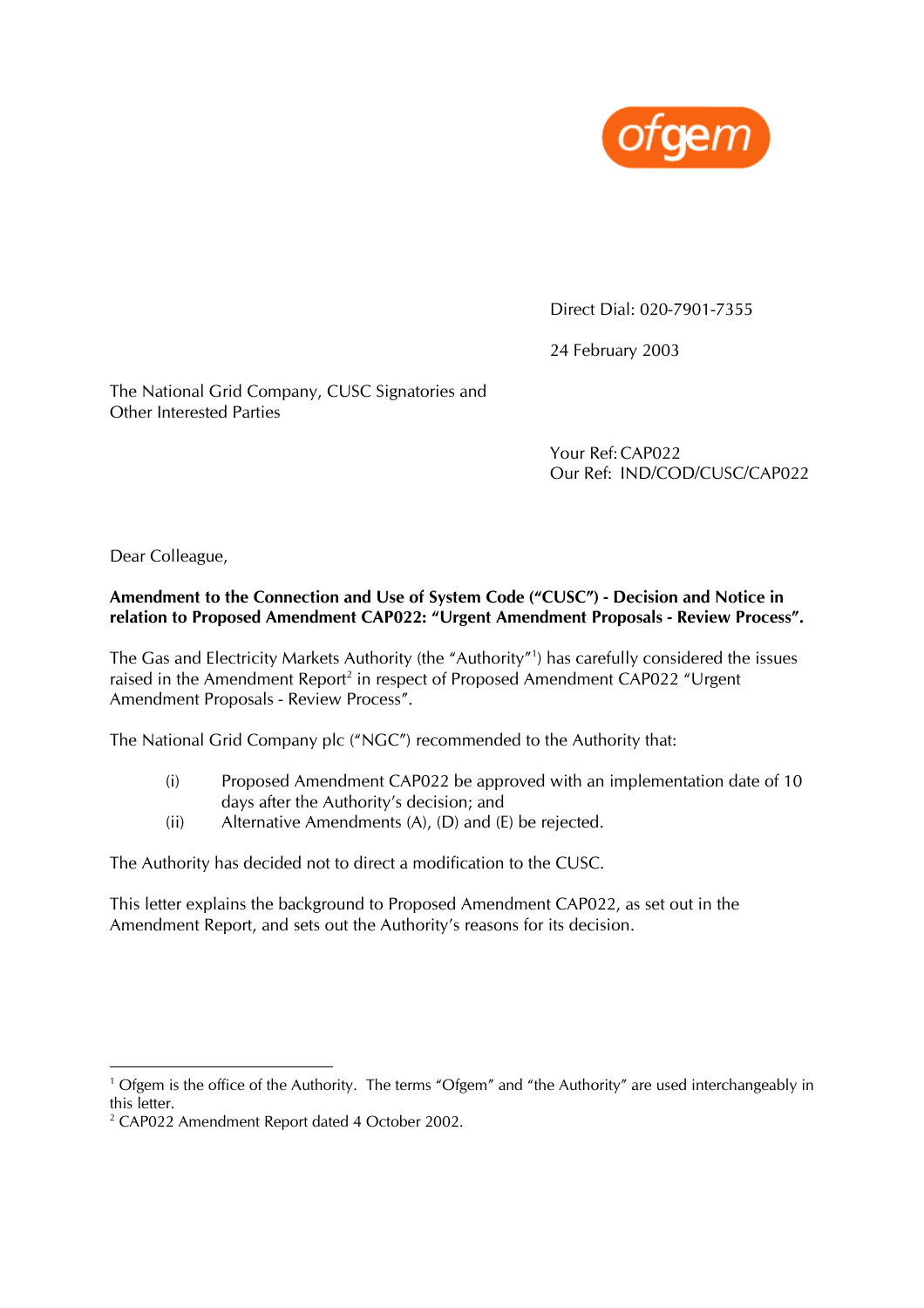# **Background**

Proposed Amendment CAP022 was raised by NGC on 18 July 2002 and was submitted for consideration at the CUSC Amendments Panel Meeting on 26 July 2002. Proposed Amendment CAP 021 was raised simultaneously by NGC and sought to amend an identical section of the CUSC. At the meeting the Amendments Panel determined that the Proposed Amendment CAP 022, together with Proposed Amendment CAP 21, should proceed to wider consultation by NGC. As regards proposed amendment CAP 22, a consultation paper was issued on 8 August 2002 with responses invited by 5 September 2002. NGC received a number of Alternative Amendments during wider consultation and, following analysis of these alternatives, determined that a further period of consultation was required. A supplementary consultation paper was issued on 11 September 2002 with responses invited by 25 September 2002. The final Amendment Report was submitted to the Authority on 4 October 2002.

## **The Proposed Amendment**

At the CUSC Amendments Panel Meeting on 22 March 2002, the Amendments Panel established the Governance Standing Group (GSG) to consider and report on issues relating to the current Amendment Procedures as set out in Section 8 of the CUSC. One issue considered was what action should be taken following Authority approval of Urgent Amendment Proposals. The timetable for consideration and consultation in respect of an Urgent Amendment Proposal can be of shorter duration than that provided for by the standard CUSC Amendment Process. A consequence of this shortened timetable is that there may not be sufficient time for an Alternative Amendment to be developed by a Working Group (if one has been established) and/or submitted during wider consultation, which might better facilitate achievement of the Applicable CUSC Objectives as compared with the Urgent Amendment Proposal.

Prior to the Authority's approval of Proposed Amendment CAP021, paragraph 8.21.8 of the CUSC required the Amendments Panel to 'initiate the Amendment Procedures' following an amendment being made to the CUSC in respect of an Approved Urgent Amendment. The Panel would do so by submitting an Amendment Proposal to consider whether an Alternative Amendment could better facilitate achievement of the Applicable CUSC Objectives as compared with the Urgent Amendment Proposal. However, in instances where an Approved Urgent Amendment had fully remedied the defect that it was submitted to address, the GSG considered that it would be inefficient for the Amendments Panel to initiate the Amendment Procedures. Further, if the defect had clearly been fully remedied, it was observed that it might not be possible for the Amendments Panel to initiate the Amendment Procedures by submitting an Amendment Proposal because any proposal must comply with paragraph 8.15.2(c) of the CUSC, which requires a description of the issue or defect that the proposal seeks to remedy.

Proposed Amendment CAP021 was raised by NGC on 18 July 2002 to address this issue. Proposed Amendment CAP021 sought to amend paragraph 8.21.8 of the CUSC to allow the Amendments Panel to have the discretion to decide whether or not to initiate the Amendment Procedures following amendment to the CUSC in respect of an Approved Urgent Amendment. Proposed Amendment CAP021 sought to allow the Amendments Panel to consider whether an Approved Urgent Amendment had fully remedied the defect that it was submitted to address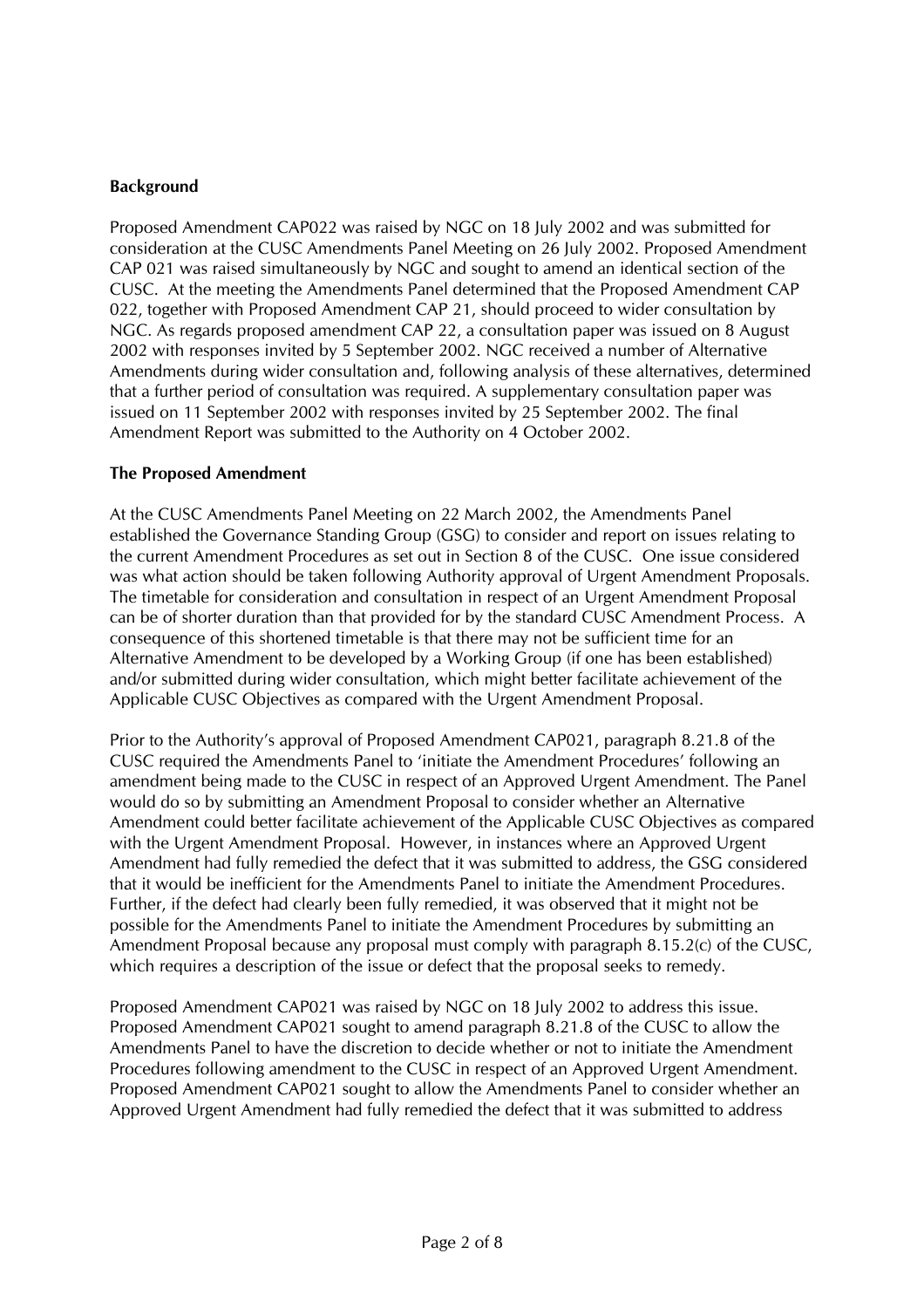and, should it be determined that the Approved Urgent Amendment had not fully remedied the defect, sought to allow the Amendments Panel to identify a solution (in the form of an Amendment Proposal) to fully remedy the defect.

Proposed Amendment CAP021 was approved by the Authority on 11 October 2002.

Although Approved Amendment CAP021 provided a solution to the problem of what action should be taken following Authority approval of Urgent Amendment Proposals, Proposed Amendment CAP022, (simultaneously submitted by NGC) advanced a different solution to that advanced in Approved Amendment CAP021 to address the problem. Proposed Amendment CAP022 seeks to amend the CUSC (including paragraph 8.21.8, so that, following an amendment being made to the CUSC in respect of an Approved Urgent Amendment, the Amendments Panel must establish a Review of Urgent Amendment Group to determine whether or not an Alternative Amendment could better facilitate achievement of the Applicable CUSC Objectives as compared with the Approved Urgent Amendment.

The Proposer stated that the Proposed Amendment would better facilitate achievement of the Applicable CUSC Objective C7F.1(a) for the efficient discharge by NGC of the obligations imposed upon it under the Act and by its Transmission Licence<sup>[3](#page-2-0)</sup>.

# **Alternative Amendment (A)**

Alternative Amendment (A) was submitted during wider consultation in respect of Proposed Amendment CAP022. The proposer of Alternative Amendment (A) expressed support for the principle of the Proposed Amendment but considered that the Proposed Amendment would add unnecessary complexity to the CUSC in that it seeks to establish a new entity to conduct reviews of implemented Urgent Amendment Proposals when this role can already be fulfilled by a Standing Group with the appropriate terms of reference. Alternative Amendment (A) seeks to modify the CUSC so that, following an amendment being made to the CUSC in respect of an Approved Urgent Amendment, the Amendments Panel be required to establish a Standing Group to conduct a review of the implemented Approved Urgent Amendments.

The proposer considered that Alternative Amendment (A) compared with the Proposed Amendment represents a more pragmatic, 'fit for purpose' solution and therefore that it would better facilitate achievement of the Applicable CUSC Objective C7F.1(a).

<span id="page-2-0"></span> <sup>3</sup> <sup>3</sup> The Applicable CUSC Objectives are contained in Standard Condition C7F of the licence to transmit electricity treated as granted to NGC under Section 6 of the Electricity Act 1989 as amended (the "Transmission Licence") and are:

<sup>(</sup>a) the efficient discharge by the licensee of the obligations imposed upon it under the Act and by this licence; and

<sup>(</sup>b) facilitating effective competition in the generation and supply of electricity, and (so far as consistent therewith) facilitating such competition in the sale, distribution and purchase of electricity.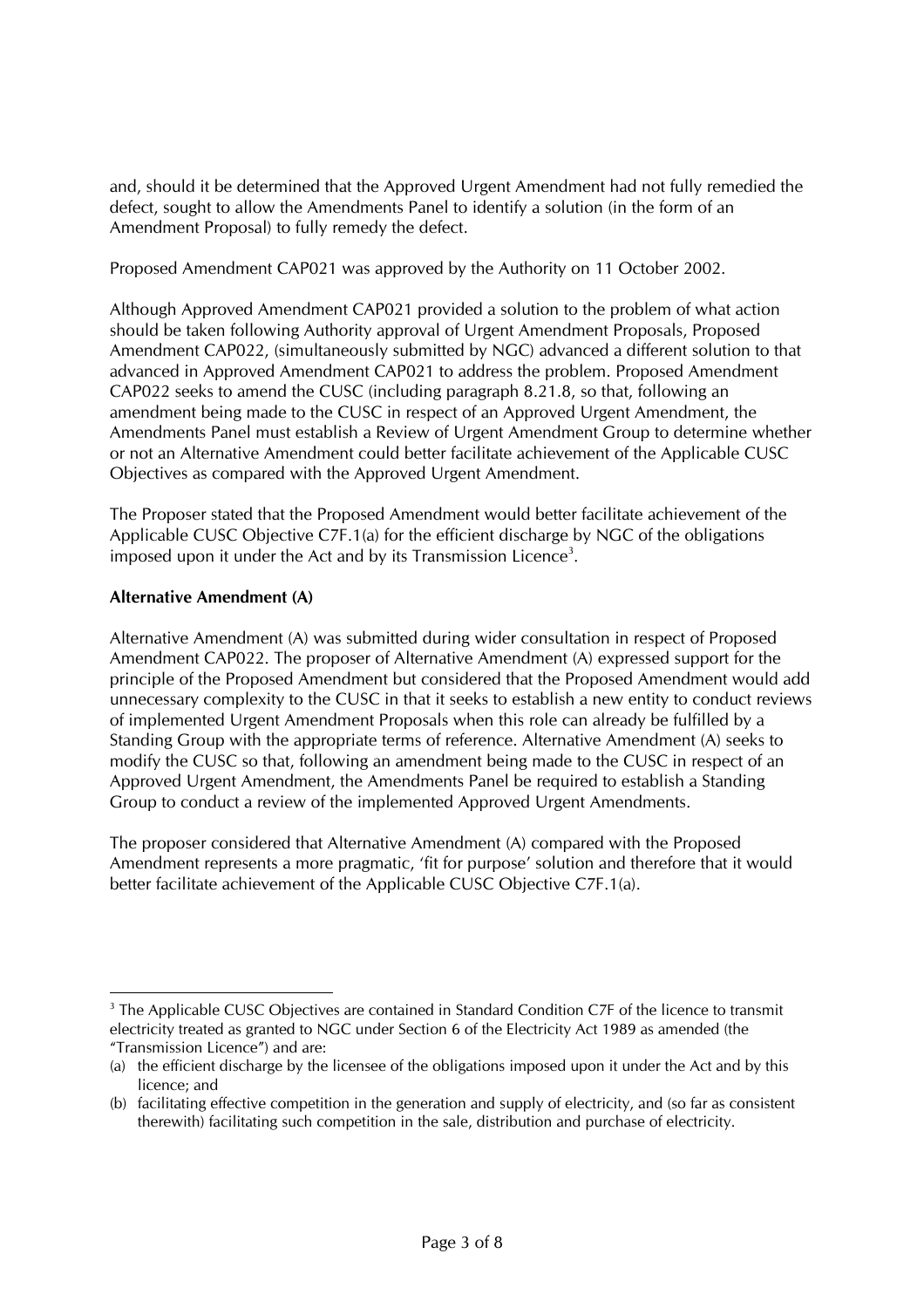# **Alternative Amendment (B)**

Alternative Amendment (B) was submitted during wider consultation in respect of Proposed Amendment CAP022 but was later withdrawn at the request of the Party that submitted it.

## **Alternative Amendment (C)**

Alternative Amendment (C) was submitted during wider consultation in respect of Proposed Amendment CAP022 but was later withdrawn at the request of the Party that submitted it.

### **Alternative Amendment (D)**

Alternative Amendment (D) was submitted during wider consultation in respect of Proposed Amendment CAP022. The proposer of Alternative Amendment (D) expressed support for the principle of the Proposed Amendment but considered that compared with the Proposed Amendment, Alternative Amendment (D) would better facilitate achievement of the Applicable CUSC Objectives.

Alternative Amendment (D) seeks to modify the CUSC so that, following an amendment being made to the CUSC in respect of an Approved Urgent Amendment, the Amendments Panel would have the discretion to decide whether or not to amend the terms of reference of an existing Standing Group or Working Group to allow it to conduct a review of an implemented Urgent Amendment Proposal. In addition, Alternative Amendment (D) seeks to modify the CUSC so that, should the Group's report include a recommendation to the Amendments Panel to the effect that, in the view of the group, there exists an Alternative Amendment that would better facilitate achievement of the Applicable CUSC Objectives, NGC would be required to initiate the Amendment Procedures through the submission of a new Amendment Proposal in the event that no other CUSC Party has done so.

#### **Alternative Amendment (E)**

Alternative Amendment (E) was submitted during the further period of consultation in respect of Proposed Amendment CAP022. The proposer of Alternative Amendment (E) expressed support for the principle of the Proposed Amendment but considered that compared with the Proposed Amendment, Alternative Amendment (E) would better facilitate achievement of the Applicable CUSC Objectives.

Alternative Amendment (E) seeks to modify the CUSC so that, following an amendment being made to the CUSC in respect of an Approved Urgent Amendment and the Amendments Panel initiating the Amendment Procedures by submitting a new Amendment Proposal, the Amendments Panel should establish a Working Group to conduct a review of the Approved Urgent Amendment.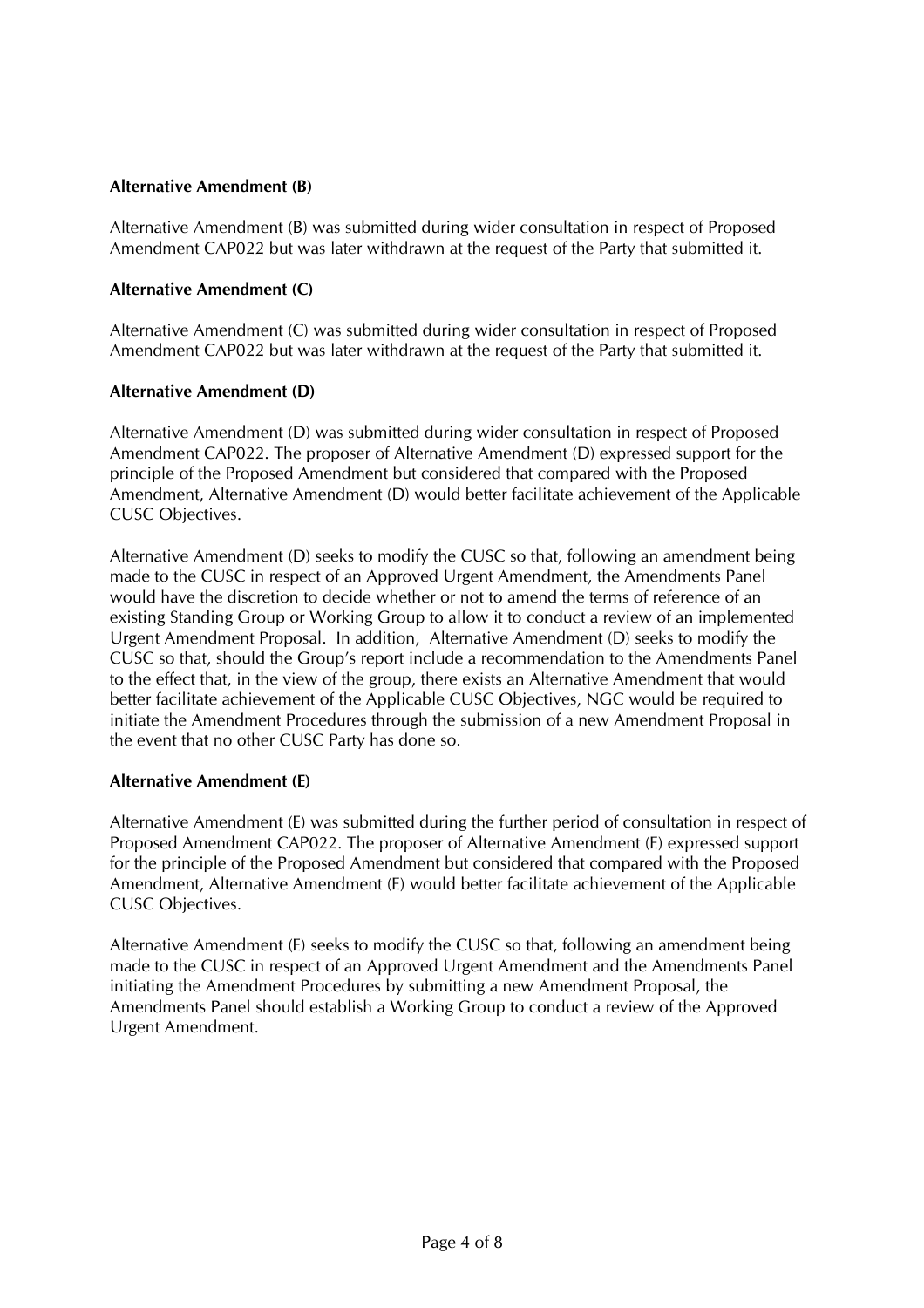### **Respondents' views**

NGC issued a consultation paper on 8 August 2002 inviting responses from CUSC Parties and interested parties.

NGC received seven responses to the consultation in respect of Proposed Amendment CAP022, of which four respondents supported the Proposed Amendment, one respondent expressed support for the principle of the Proposed Amendment but preferred Alternative Amendment (D), one respondent expressed support for the principle of the Proposed Amendment but preferred Alternative Amendments (A) and (E) and one respondent expressed neither support nor opposition to the Proposed Amendment.

One respondent that supported the Proposed Amendment considered that it would set out a clear process for the review of implemented Urgent Amendment Proposals and would therefore better facilitate achievement of the Applicable CUSC Objectives. Another respondent that supported the Proposed Amendment considered that it would be sensible to have a mechanism in place by which to review implemented Urgent Amendment Proposals prior to initiating the Amendment Procedures and therefore that the Proposed Amendment would better facilitate achievement of the Applicable CUSC Objective C7F.1(a).

Both respondents that did not support the Proposed Amendment submitted Alternative Amendments that they considered would better facilitate achievement of the Applicable CUSC Objectives compared with the Proposed Amendment. These Alternative Amendments have been previously described in this letter and are contained in full in the Amendment Report in respect of Proposed Amendment CAP022.

The respondent that expressed neither support nor opposition to the Proposed Amendment commented that the BSC contains no provision for specific Urgent Modification Groups but does provide for a review process of Urgent BSC Modifications and that this review is conducted at the discretion of the BSC Panel.

The respondents' views are summarised and contained in the Amendment Report in respect of Proposed Amendment CAP022.

## **Amendments Panel Members' views**

All of those Amendments Panel Members expressing a view supported Proposed Amendment CAP022.

#### **NGC's recommendation**

NGC recommended to the Authority that Proposed Amendment CAP022 should be approved with an implementation date of 10 days after the Authority's decision.

It was NGC's view that, in certain circumstances, following an amendment being made to the CUSC in respect of an Approved Urgent Amendment, the CUSC already provides for the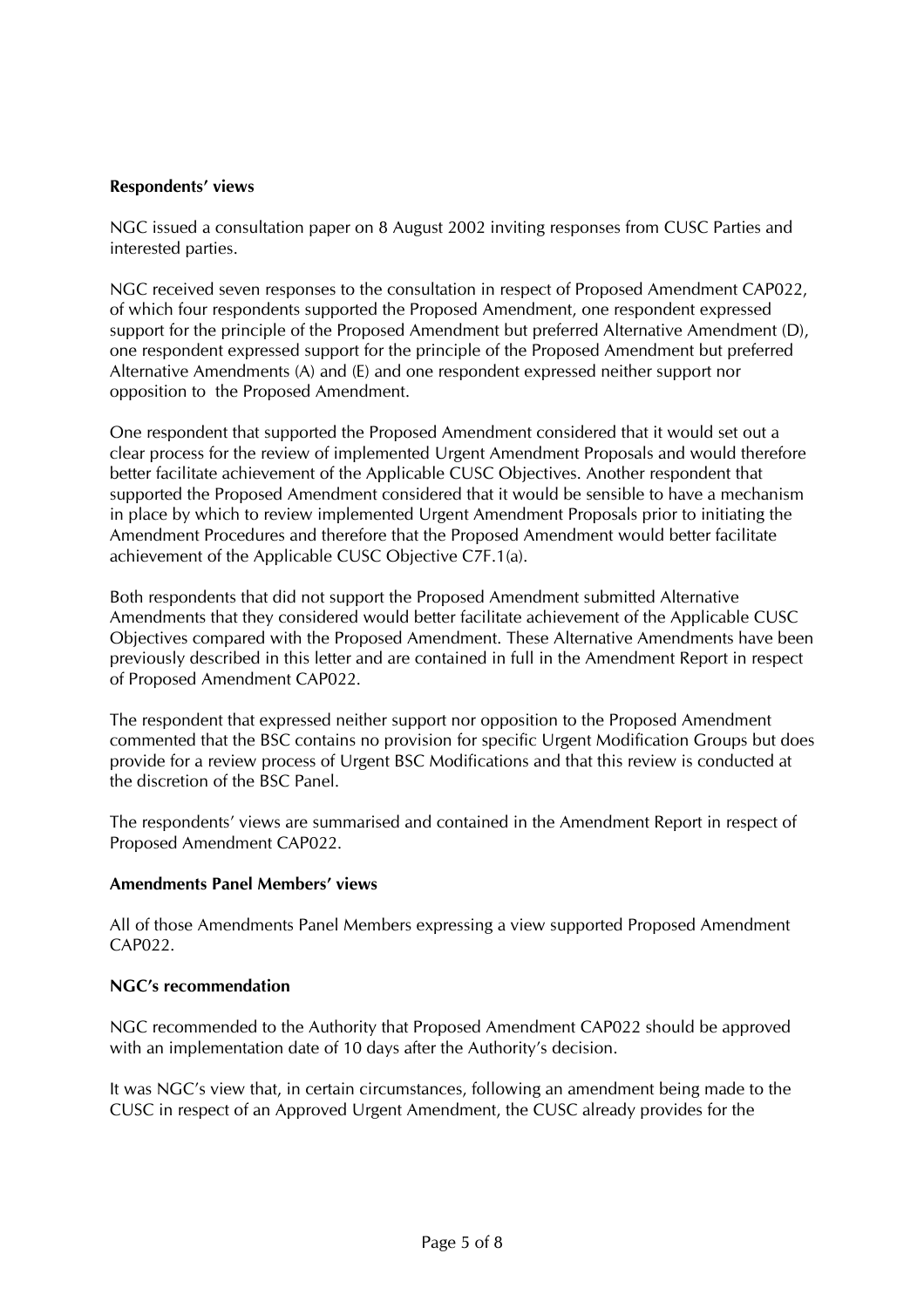Amendments Panel to be able to conduct a review of the implemented Approved Urgent Amendment. NGC considered that the CUSC does not preclude the Amendments Panel from identifying and utilizing an existing Working Group or Standing Group (where such a group is considering an associated issue to that the implemented Approved Urgent Amendment was raised to address) to allow it to conduct a review of an implemented Approved Urgent Amendment. NGC considered that this method of review had already been used in relation to Approved Urgent Amendment CAP001, where the Amendments Panel had modified the terms of reference of the Balancing Services Standing Group (which had already been actioned by the Panel as a Working Group to evaluate Proposed Amendment CAP009) to allow it to conduct a review of Approved Urgent Amendment CAP001.

However, it was NGC's view that paragraph 8.17 of the CUSC only allows the Amendments Panel to establish a Working Group in order to assist it in evaluating an Amendment Proposal. Therefore, in instances where there is no established Working Group considering an associated issue to that the implemented Approved Urgent Amendment Proposal was raised to address, it was the view of NGC that the CUSC precludes the Amendments Panel from conducting a review of an implemented Approved Urgent Amendment.

NGC considered that the Proposed Amendment provides a clear route for the review of implemented Urgent Amendment Proposals that could be used when there is no suitable established Working Group or Standing Group. It was therefore the view of NGC that the Proposed Amendment would better facilitate achievement of the Applicable CUSC Objective C7F.1(a).

## **Ofgem's view**

Ofgem considers, having had regard to its statutory duties, that Proposed Amendment CAP022 and its alternatives, Alternative Amendments (A), (D) and (E), as set out in the Amendment Report, would not better facilitate achievement of the Applicable CUSC Objective C7F.1(a).

It is Ofgem's view that Proposed Amendment CAP021 (now approved by the Authority) and Proposed Amendment CAP022 put forward two different solutions to address the same problem. Although the CUSC Amendment Procedures do not prohibit a Party from raising more than one Amendment Proposal to address the same issue, Ofgem considers that, in such instances, it would better facilitate efficient use of the Amendment Procedures for the Party to identify what it believes to be the optimal solution from among those under its consideration and for this to form the basis of a single Amendment Proposal to change the relevant section of the Code. Ofgem considers that this would minimise the instances of unnecessary work being undertaken by NGC.

Authority approval of Proposed Amendment CAP021 changed the CUSC baseline against which Proposed Amendment CAP022 had been submitted and, as a consequence, Ofgem considers that implementation of Proposed Amendment CAP022 would cause the affected section of the Code to read in a nonsensical way. It is Ofgem's view that identical problems of implementation arise when considering amending the CUSC in respect of Alternative Amendments (A), (D) and (E) which were based on the Proposed Amendment and therefore that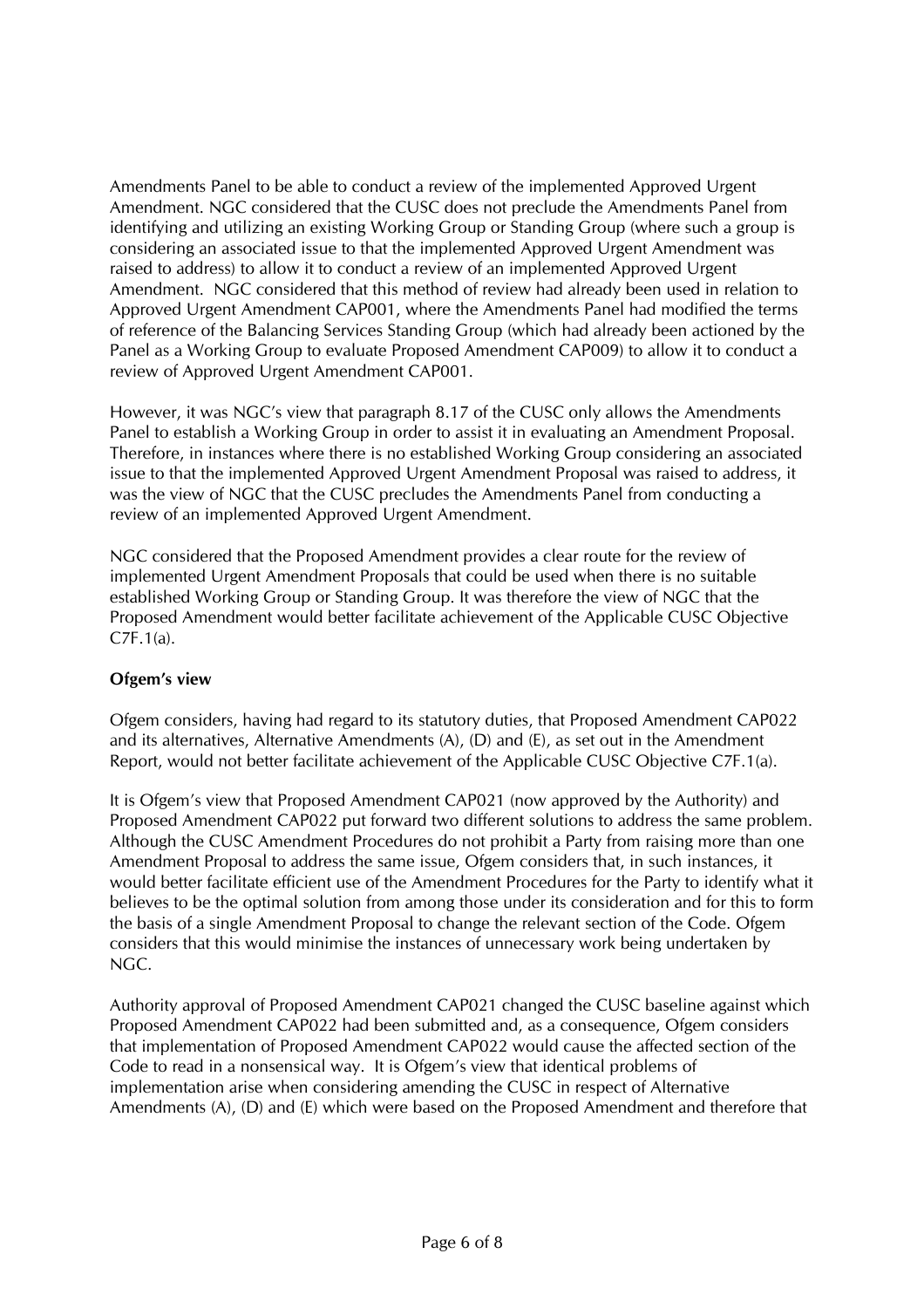Proposed Amendment CAP022 and Alternative Amendments (A), (D) and (E) would not better facilitate achievement of the Applicable CUSC Objective C7F.1(a). It is Ofgem's view that NGC recognised this as a possible danger and as a result NGC submitted alternative legal text to address the eventuality of Proposed Amendment CAP021 being approved in advance of the Authority making a decision on Proposed Amendment CAP022 and its Alternative Amendments.

In general Ofgem would not expect to receive a Proposed Amendment to the CUSC the approval of which is itself contingent upon approval of another Proposed Amendment to the CUSC. In these circumstances, Ofgem considers that NGC would have been constrained to make a provisional rather than an unqualified recommendation and as such Ofgem considers that this may serve to undermine the integrity of the CUSC governance process and therefore would not better facilitate achievement of the Applicable CUSC Objective C7F.1(a). Ofgem considers that as a general rule amendment proposals should address an existing Code baseline with the intent to make an unqualified modification, deletion or addition to the existing baseline.

It is therefore Ofgem's view that the Proposed Amendment and Alternative Amendments (A), (D) and (E) would not better facilitate achievement of the Applicable CUSC Objectives.

On the substantive issues raised by the amendment proposals, Ofgem does not consider it necessary to create a new entity for determining whether Approved Urgent Amendments fully remedy the defects that they are submitted to address. It is Ofgem's view that the CUSC already provides for the Amendments Panel to establish a Standing Group to consider and report on issues specified by the Panel relating to the connection and use of system arrangements in England & Wales. Ofgem considers that determining whether or not an Approved Urgent Amendment fully remedies the defect it was submitted to address can be considered to be such an issue and therefore within the role and remit of a Standing Group with the appropriate terms of reference.

Ofgem does not consider it appropriate to allow Working Groups to be utilised for the purpose of determining whether or not Approved Urgent Amendments fully remedy the defects that they are submitted to address since the Amendments Panel can only establish a Working Group to assist it in evaluating an Amendment Proposal. Following Authority approval of a Proposed Amendment, it may be unclear to the Amendments Panel whether or not the Approved Urgent Amendment has fully remedied the defect it was submitted to address (this is, in fact, the rationale behind the submission of the Proposed Amendment) and therefore the Amendments Panel would not be able to submit an Amendment Proposal which would in turn allow it to establish a Working Group.

## **The Authority's decision**

The Authority has therefore decided not to direct that Proposed Amendment CAP022 or Alternative Amendments (A), (D) or (E), as set out in the Amendment Report, should be made and implemented.